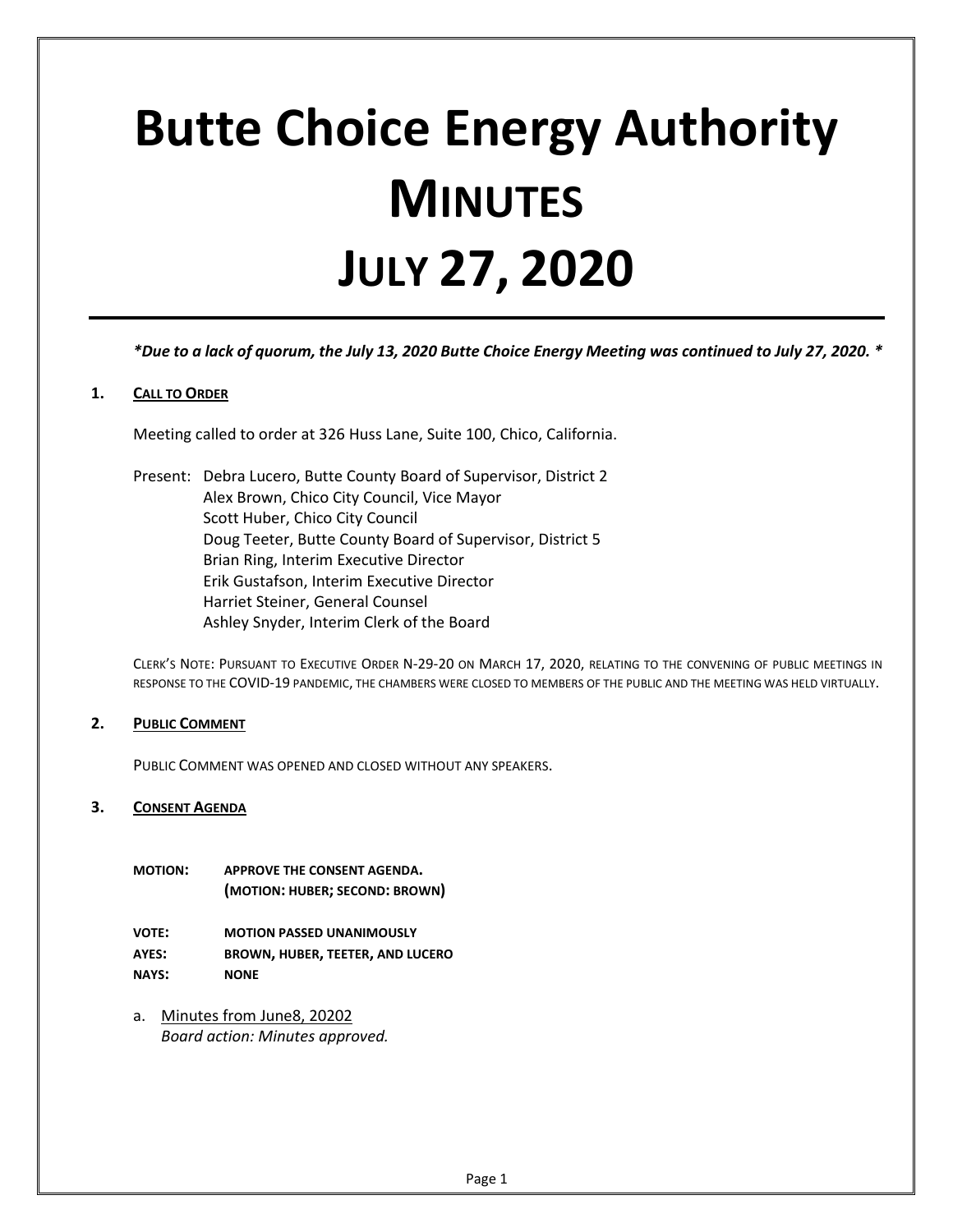b. Acknowledgement of Inadvertent Failure to Comply with Brown Act Noticing and Posting Requirements Regarding a Board Special Meeting and Cure *Board action*: Acknowledged inadvertent failure to comply with Brown Act Noticing and Posting requirements regarding a Board Special Meeting.

## **4. REGULAR AGENDA**

a. Operations and Administration Report from Interim Executive Officer

Interim Executive Officer Brian Ring provided a report for the Board.

Public comment was opened and closed without any speakers.

*Board Action:* Received for information.

b. California Energy Market Update

Denis Vermette and Craig Martin of Pilot Energy provided a report for the Board.

Public comment was opened and closed without any speakers.

*Board action:* Received for information.

c. Approval to Change Launch Date from April 2021 to Date To Be Determined in 2022

Interim Executive Officer Brian Ring provided a report for the Board.

Gary Saleba, President / CEO, EES Consulting, Inc., and Denis Vermette of Pilot Power Group addressed questions from the Board.

Public comment was opened and closed without any speakers.

**MOTION: APPROVE CHANGE IN BCEALAUNCH TIMING AND PROVIDE AUTHORIZATION TO TAKE NECESSARY STEPS AND FILE WITH THE CPUC TO EFFECTUATE THE CHANGE. (MOTION: BROWN; SECOND: HUBER)**

**VOTE: MOTION PASSED UNANIMOUSLY AYES: BROWN, HUBER, TEETER, AND CHAIR LUCERO NAYS: NONE**

d. Adopt BCEA FY 2020-2021 Budget

Interim Executive Officer Brian Ring provided a report for the Board.

Public comment was opened and closed without any speakers.